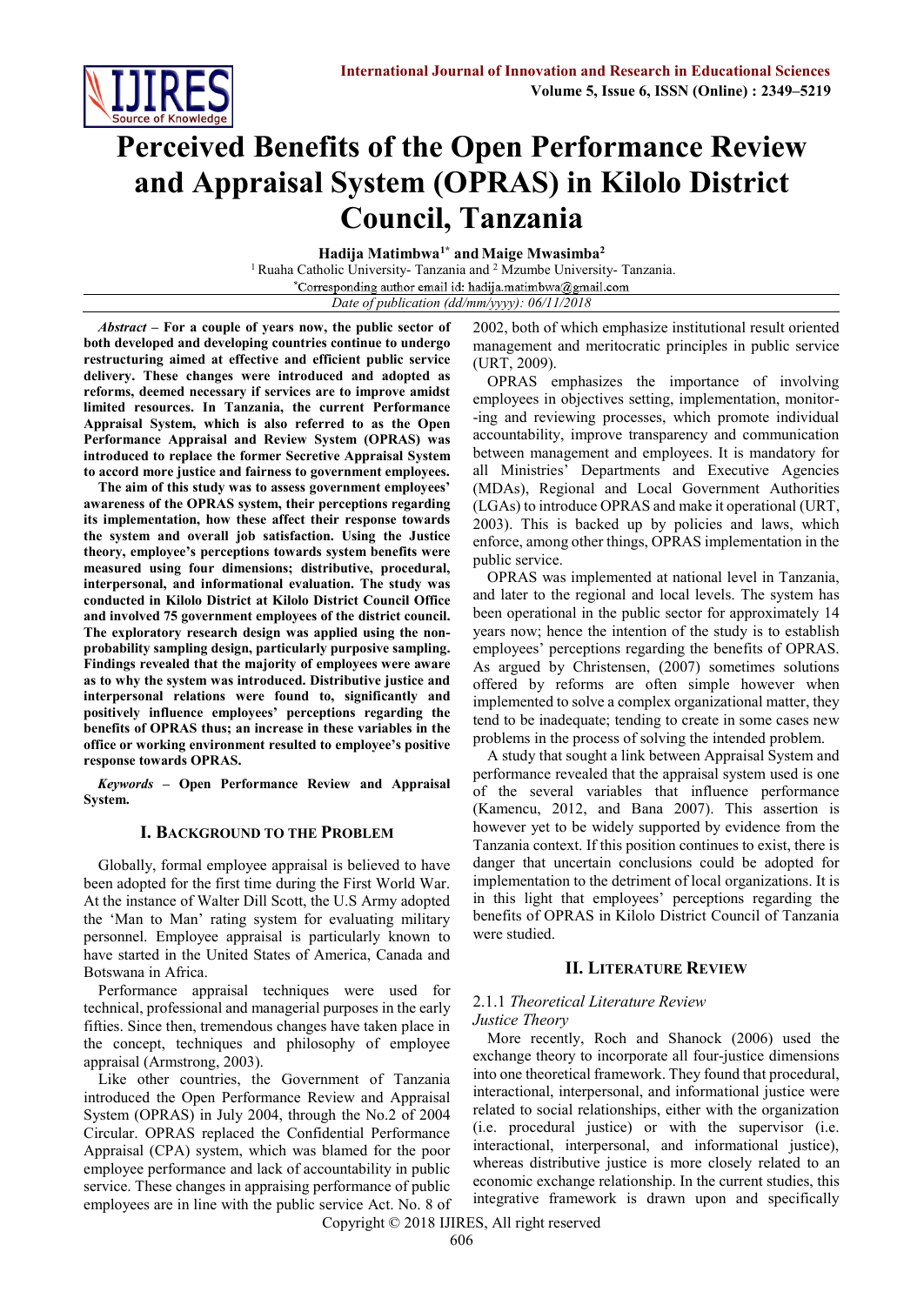

applied to a performance appraisal context. This conceptualization may hold the key to explaining employees' perceptions of fairness during their performance appraisals and appraisal systems. Relevant performance appraisal literature pertaining to each of the four justice dimensions is discussed below**.**

**Procedural justice perceptions***;* According to the Rosenzweig and Nohria, (1994) model, judgments will depend on the relative weighting of the perceived fairness of structural components of the performance appraisal procedure. Three specific procedures have shown promin- -ence in the performance appraisal research (assigning raters, setting criteria and seeking appeals). Folger, Konovsky & Cropanzano (1992) and the subsequent empirical work by Taylor *et al.* (1995) emphasized the importance of setting criteria and seeking appeals. Wenzel (2002) found that participation in construction of behaviorally anchored rating scales led to favorable perceptions regarding the performance appraisal interview process and outcomes. Lungu (1998) found that perceptions of appeal procedures were positively related to evaluations of supervisors, trust in management, and job satisfaction.

**Distributive justice perception;** Distributive justice is deeply rooted in the research of the original equity theorists. There are two types of structural forces associated with the distributive justice of a performance appraisal as an outcome. The first type is decision norms structured to conform to existing social norms, like equity. These typically believe that the distributions are fair. Raters, however, may also feel driven to develop appraisals that conform to other distribution norms such as equality, need, or social status which may seem unfair to those being rated (Leventhal, 1980). The second type of structural force relates to the personal goals of the rater (e.g. to motivate, teach, avoid conflict or gain personal favor). Whether employees consider a particular appraisal as fair or unfair greatly depend on their perceptions of the rater's goals. Employees may consider an appraisal as fair if they perceive that the evaluator is trying to motivate them, improve their performance or expand their perceptions of their own capabilities. Goals that may not be perceived as fair can include conflict avoidance, favoritism and politics.

**Interpersonal justice perceptions;** Interpersonal justice concerns fairness perceptions that relate to the way the rater treats the person being evaluated. Greenberg (1996) provided evidence that individuals are highly influenced by the sensitivity they are shown by their supervisors and other representatives within the organization. This is especially true when raters show concern for individuals regarding the outcomes they receive. Specifically, Greenberg found that apologies and other expressions of remorse by raters seem to mitigate raters' perceptions of unfairness.

**Informational justice perceptions**; Informational justice concerns fairness perceptions based on the clarification of performance expectations and standards, feedback received, and explanation and justification of decisions. Like procedural justice, the focus is on the events which precede the determination of the outcome, but for informational justice, the perceptions are socially rather than structurally determined. Information about procedures can take the form of honest, sincere and logical explanations and justifications of any component of the allocation process. In the context of performance appraisals the most common interactions will involve the setting of performance goals and standards, routine feedback, and explanations during the performance appraisal interview.

# 2.1.2 *Empirical Literature Review*

Lungu (1998), studied performance management and found that numerous problems hinder performance appraisal as a process, following the application of a traditional trait based approach. Laxity and the 'hallo' effects are some of the most common problems that encourage lack of openness, frequency of appraisal and lack of objectivity.

Kamencu (2011), solely evaluated the effect of performance appraisal systems on employees' performance in selected tea factories in the Meru County in Kenya, competence, assessment and development affected employee performance to a moderate extent as indicated by 56.9% of respondents. Several respondents also cited competence, assessment and development as enhancing employee performance. The main statements were: both staff and management see competence assessment and development as a mechanism for identifying people with promotion potential. Competence assessment and development at the firm emphasizes on integrating individuals′ aspirations and abilities with organizational goals.

Bana (2009), recommends that employee performance appraisal should, among other things serve, as a tool for identification of the employees' training needs. Performance appraisal should serve, as a means to an end, hence should not become an end in itself. Training and development plans for employees should be developed and implemented in order to enhance their capacity. This would enable employees to perceive appraisal as a useful tool in their career and a source of healthy psychological contract.

The studies reviewed above mainly assess the effectiveness of OPRAS and how to improve employee's performance however; none attempts to assess employees' perceptions of the benefits of OPRAS. This study therefore bridged the knowledge gap by investigating employees' perceptions of the benefits of OPRAS in Tanzania and Kilolo District Council in Iringa Region as case study.

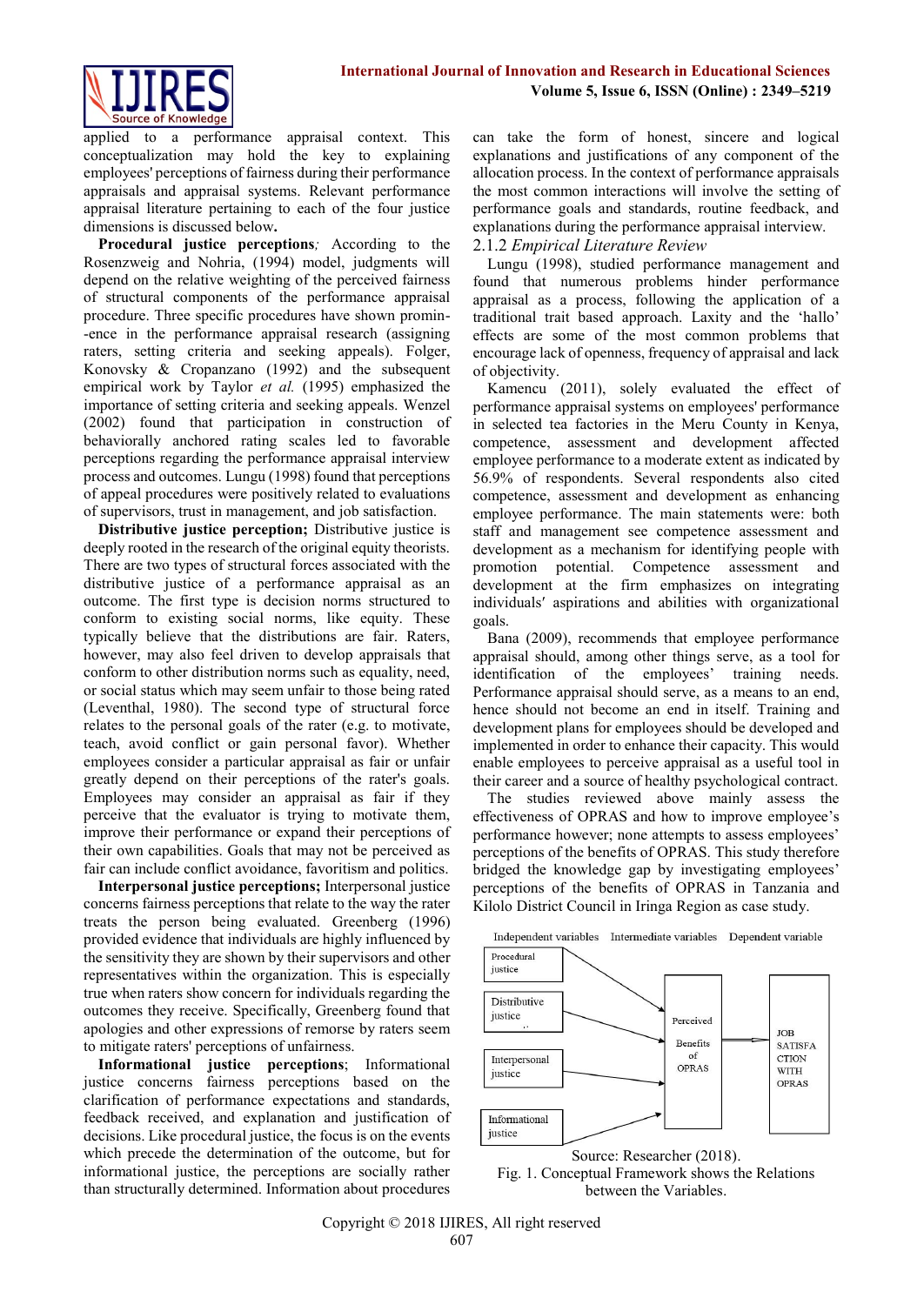

### **III. STATEMENT OF THE PROBLEM**

There are several studies that base on employees' appraisal. The studies stipulate the contributions of individual techniques and challenges associated to each. Currently, researchers, scholars and practitioners are supportive that people, their knowledge and skills are considered to be the most valuable resource a company has, therefore it is necessary not only to reward and develop them (check in Hronik, 2006; Koubek, 2007; Banfield & Kay, 2008; Belohlávek, 2009; Plamínek, 2010), but also evaluate them in order to ascertain their individual performance ultimately co-join forces to have industrial wise results (as stated by Dessler in Kondrasuk, 2011; Palailogos, Popazekos, Panavotopoulou, 2011; Lussier & Hendon 2012; Snell & Bohlander 2012). Literary, evaluation process done to formal employee performance is appraised through which managers evaluate, compare and provide feedback (check in Kocianova, 2010; Giangrecco, Carugati, Sabastino, Al Tamini, 2012, Murphy & Cleveland in Spence & Keeping, 2011) and manage human resources in an organization (Roberts, 2003; De Andres, Garcia – Lapresta, Gonzales Pachón, 2010) through various proposed technics.

Best quality and commitments of human resource management of an organization guarantees the success of institution. Carrying out performance appraisal from time to time by employees could yield the continued efficiency and effectiveness of members of staff of organization. This also supports to hire, retain, replace, motivate, or take any other appropriate action to make sure that the organization prospers. There has been number of techniques in appraising employees by organizations over the years. Organizations and individuals have done little or no research to ascertain the perceived benefits of OPRAS. Most studies discusses performance appraisal that allows employees to develop their skills and to meet business goal.

There are various techniques of appraising employees; Richl (1996) introduced a skill-based method of performa- -nce management that creates a work environment that allows employees to develop the skills they need to meet business goals. In this, the skill of an employee is developed and measured to cover gaps in performance. Murray (1980) suggested appraising using customer satisfaction measure as a basis for performance assessment. Managements are rewarding objectively to get more effective employees; more satisfied customers and better business performance uses the results as the milestones for the organizations development. The majority of empirical studies on performance appraisal (PA) systems focus on the search for the perfect form in which subjective traits are replaced by objective and job-relevant measurable behaviors.

This study plays an important role as it accomplishes to know the perceived benefits accrued by OPRAS in Kilolo District. The achievement of objective of any appraisal system is done through mitigating the objectives put forward. Most organizations in developing world have adopted OPRAS as a tool for employees' assessment and management and affect overall performance. It's therefore paramount to study the employees perceived benefits of OPRAS in organizations. As the need be, knowing the importance of the OPRAS will facilitate the continual use of the system. This paper therefore explores the perceived benefits of OPRAS in organizations.

The study is important because for organizations to achieve their objectives, they must have effective performance appraisal system. Most organizations in in world and Tanzania in particular, have adopted performance contracts that the employees are expected to commit themselves. It is therefore very important for an organization to know the perceived benefits of the system by the employees so as to have an effective performance appraisal system. It has been noted that employees working in organizations are to be aware of the systems used to rate them and be knowledgeable on benefits they accrue from.

#### **IV. RESEARCH METHODOLOGY**

The study was conducted in Kilolo District at the Kilolo District Council Office. A triangulation method approach was adopted in order to maximize strengths the combined sources of data and minimize the limitation of each approach in order to establish employees' perceptions of the benefits of OPRAS. Seventy-five government employees of the district council equested and agreed to participate in the study. The study is also exploratory in nature because it aims at determining the current facts as well as those that are yet to be explored about the phenomenon. Exploratory design is flexible enough to provide opportunity for considering different aspects of a problem under investigation. The non-probability sampling design was used and data were collected using questionnaire and unstructured interviews. Data from the field was subjected to statistical analysis using Statistical Package for Social Science (SPSS) Pallant (2005). SPSS was employed because it is a computer software package used for conducting statistical analyses, manipulating data and generating tables and graphs that summarize data. Inferential and descriptive statistics, consisting of frequency and percentages, chi-square, and Cronbach's test was employed in analyzing data.

# **V. RESULTS**

#### 5.1 *Demographic Characteristics*

Frequency analysis was used in this study in order to have a better understanding of respondents' demographic characteristics and specifications. The questionnaire samples were taken from Kilolo District Council that consisted of 75-sample size, 54 (75%) of whom returned their questionnaires. There were four questions that required respondents to provide a brief overview of their demographic attributes as presented in Table 1.

Table 1. Sample characteristics.

| Tuolo 1. oulliolo churuotelliolo. |            |           |                    |  |  |  |  |  |
|-----------------------------------|------------|-----------|--------------------|--|--|--|--|--|
| Variable                          | Categories | Frequency | Percentage $(\% )$ |  |  |  |  |  |
| <b>Sex</b>                        | Male       | 30        | 55.6               |  |  |  |  |  |
|                                   | Female     | 24        | 44.4               |  |  |  |  |  |
| Age                               | 18-35      |           | 22.2               |  |  |  |  |  |

Copyright © 2018 IJIRES, All right reserved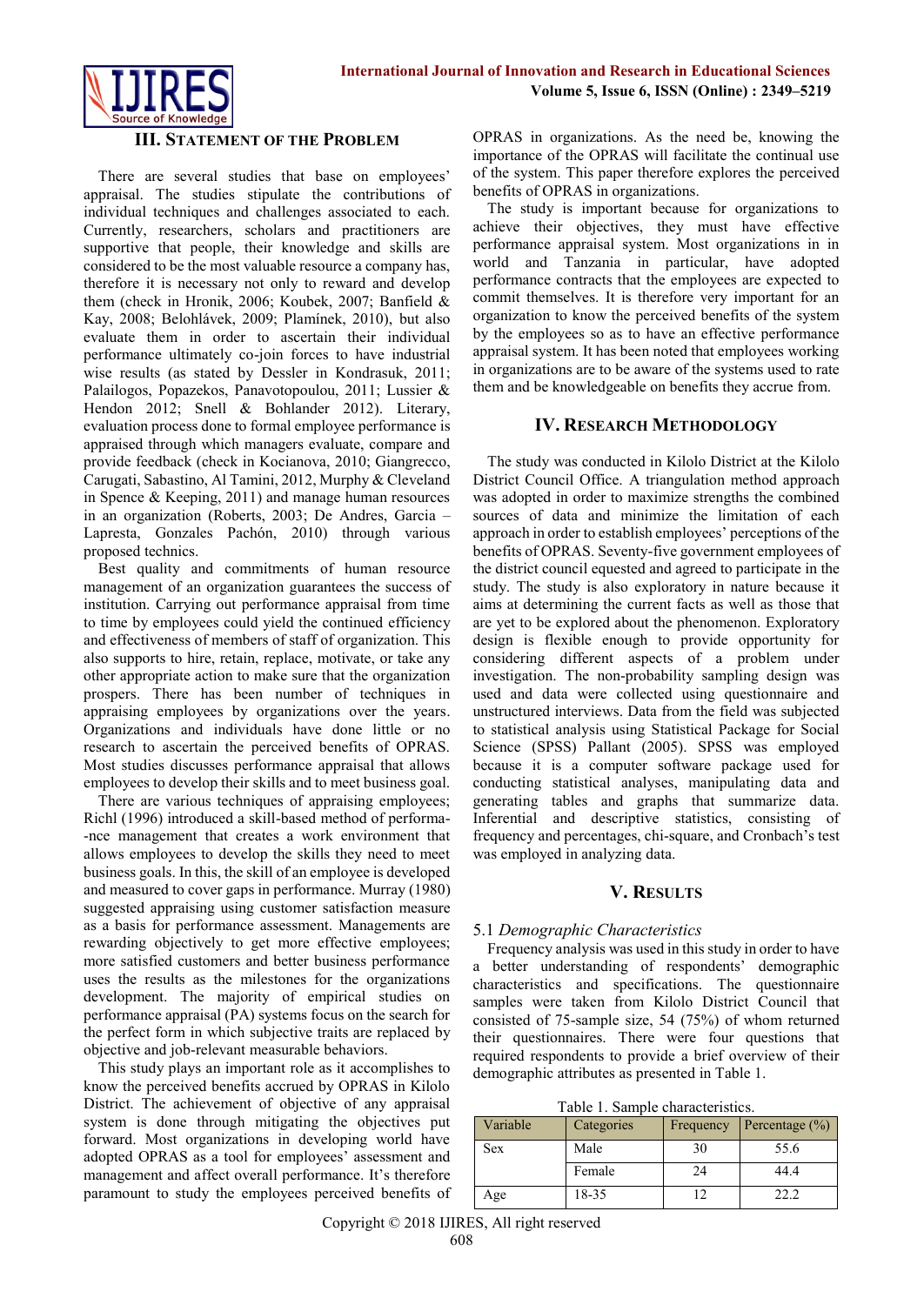

# **International Journal of Innovation and Research in Educational Sciences Volume 5, Issue 6, ISSN (Online) : 2349–5219**

|           | 36-45                    | 23 | 42.6 |
|-----------|--------------------------|----|------|
|           | 46 and above             | 19 | 35.2 |
| Education | Form Four                | 15 | 27.8 |
| Level     | Form Six                 |    | 1.9  |
|           | Certificate              | 12 | 22.2 |
|           | Diploma                  | 3  | 5.6  |
|           | Degree                   | 7  | 13   |
|           | Post Graduate<br>Diploma | 6  | 11.1 |
|           | Masters                  | 10 | 18.5 |
| Working   | Top managers             | 8  | 14.8 |
| Position  | Subordinates             | 19 | 35.2 |
|           | Supporting<br>staff      | 27 | 50.0 |

Source: field data (2018).

As presented above, 55.6 % of respondents were male while 44.4% were female. Most respondents were in the age group of 36-45 years (42.6%). As expected, the education level of government employees in such an administrative organization varied significantly. This was reflected by respondents' educational background.

5.2 *Awareness of the OPRAS Objectives*

Respondents' awareness regarding the **OPRAS** system's introduction and purpose in the organization was measured using the direct question "do you know why OPRAS was introduced?"



Source: field data (2018) Fig. 2. Awareness of OPRAS introduction.

As per figure 2, an overwhelming majority of 75.9 percent of respondents involved in the study replied, "yes" indicating that they knew why the system was introduced in their organization. Monis and Sreedhara (2010) in their study also found that 87 percent of employees were aware of the introduction of the performance appraisal system such as OPRAS in their respective firms.

When asked to mention at least three objectives of the introduction of the OPRAS system in the organisation, 29.6 percent of respondents could mention two objectives while the same percentage of respondents could not mention any objectives (Figure 3) indicating that employees' awareness of the objectives remains a challenge.



Source: Field data (2018). Fig. 3. Awareness of the objectives.

#### 5.3 *Information Justice Perception*

Respondents were asked to indicate their level of agreement with statements on clearness, realism and fairness of what is expected from them as an outcome and feedback they receive from their superiors and findings are as depicted on Table 2 below.

Table 2. Perception of employees towards information justice perception on the implementation of the OPRAS in the organization.

| Item                                                                                               | <b>Strongly</b><br>disagree | <b>Disagree</b> | <b>Neutral</b> | Agree        | <b>Strongly</b><br>agree |
|----------------------------------------------------------------------------------------------------|-----------------------------|-----------------|----------------|--------------|--------------------------|
|                                                                                                    | Percent<br>(frequency)      |                 |                |              |                          |
| Objectives<br>indicated<br>in<br>business<br>the<br>plan<br>are<br>realistic                       | 3.7<br>(2)                  | 13<br>(7)       | 11.1<br>(6)    | 48.1<br>(26) | 24.1<br>(13)             |
| Guidelines for<br><b>OPRAS</b><br>are<br>clear                                                     | 3.7<br>(2)                  | 14.8<br>(8)     | 1.9<br>(1)     | 50<br>(27)   | 29.6<br>(16)             |
| <b>OPRAS</b><br>The<br>rating is done<br>periodically<br>$\Omega_{\text{OUTOQ}}$ field data (2018) | 0<br>(0)                    | 11.1<br>(6)     | 13<br>(7)      | 40.7<br>(22) | 35.2<br>(19)             |

Source: field data (2018)

The respondents' views on three statements used to study their perceptions towards Informational justice satisfaction with the system are presented on Table 3. The majority of respondents (50%) agreed with the statement that guidelines for OPRAS were clear. While 48.1 percent agreed with the statement that objectives indicated in the business plan are realistic and 40.7% agreed that OPRAS rating is periodically conducted. The findings imply that Kilolo District Council OPRAS procedures are clear to employees. Thus amidst clear guidance, managers and employees feel valued and don't end up frustrated to the point of quitting thus reducing turnover. At the same time, satisfy clients by turning in projects according to plan that meet expected deadlines and budgets.

# 5.4 *Distributive Justice Perception*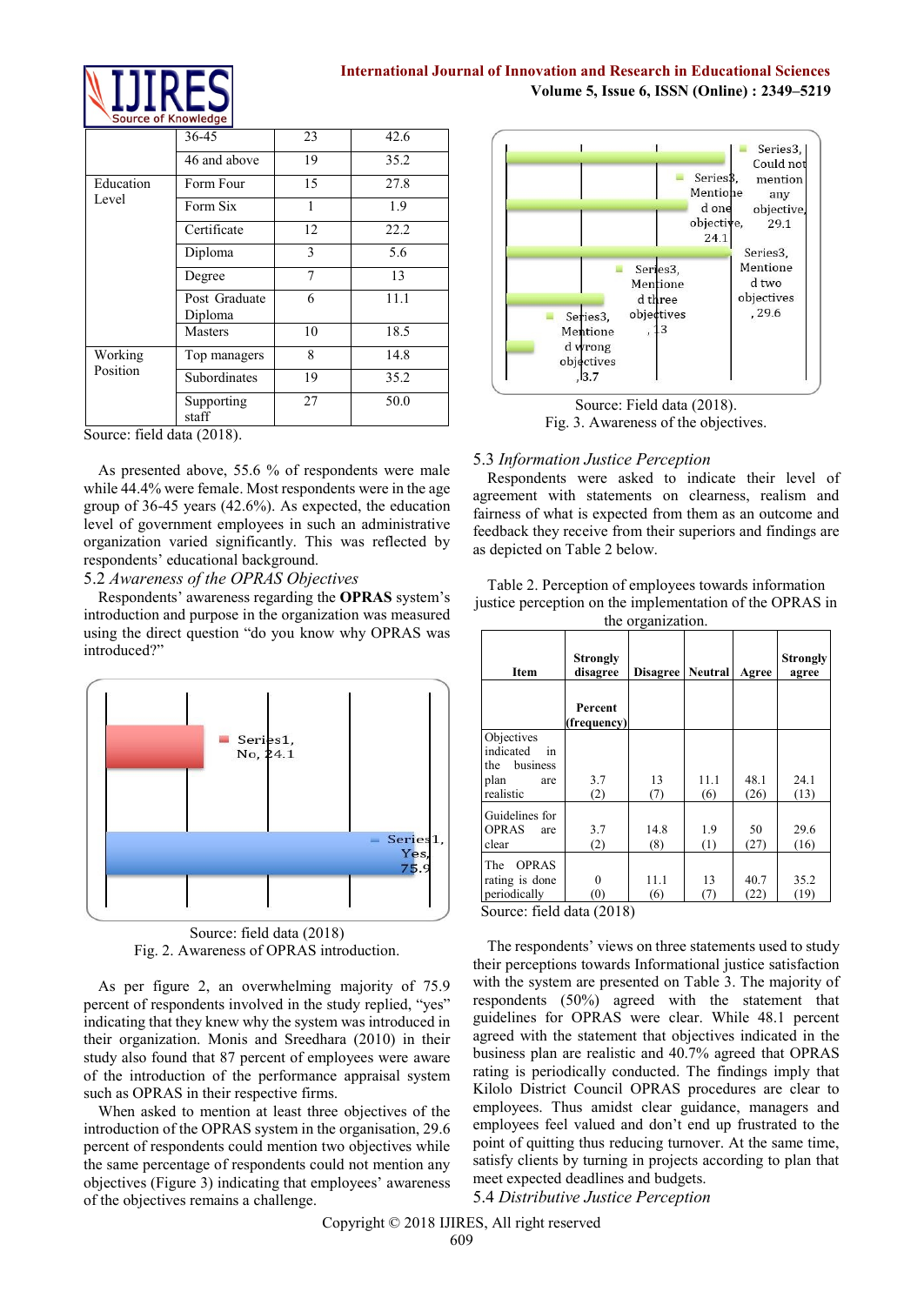

This study further examined employees' perceptions regarding distributive justice in the implementation of the

OPRAS system in the organization and findings are as presented on table 3 below.

| Table 3. Perception of employees regarding distributive justice and the implementation of the OPRAS in the |
|------------------------------------------------------------------------------------------------------------|
| organization                                                                                               |

| <b>Item</b>                  | <b>Strongly disagree</b>   | <b>Disagree</b><br><b>Neutral</b> |          | Agree    | <b>Strongly agree</b> |  |
|------------------------------|----------------------------|-----------------------------------|----------|----------|-----------------------|--|
|                              | <b>Percent (frequency)</b> |                                   |          |          |                       |  |
| Promotion is purely based on |                            |                                   |          |          |                       |  |
| the OPRAS system             | 3.8(2)                     | 17(9)                             | 37.7(20) | 20.8(11) | 18.9(10)              |  |
| Transfers, demotions,        |                            |                                   |          |          |                       |  |
| suspensions are based on     |                            |                                   |          |          |                       |  |
| <b>OPRAS</b>                 | 11.1(6)                    | 20.4(11)                          | 24.1(13) | 31.5(17) | 13(7)                 |  |
| Standards and rating vary    |                            |                                   |          |          |                       |  |
| widely and sometimes         |                            |                                   |          |          |                       |  |
| unfairly depending on the    |                            |                                   |          |          |                       |  |
| supervisor                   | 18.5(10)                   | 22.2(12)                          | 16.7(9)  | 31.5(17) | 11.1(6)               |  |
| The evaluators' OPRAS        |                            |                                   |          |          |                       |  |
| ratings increase employees'  |                            |                                   |          |          |                       |  |
| motivations                  | 9.3(5)                     | 14.8(8)                           | 20.4(11) | 29.6(16) | 25.9(14)              |  |

Source: field data (2018)

The majority of respondents neither agreed nor disagreed with the statement that promotion is purely based on the OPRAS System (37.7%). Also 31.5 percent agreed with the statements "*transfers, demotions, suspension is based on OPRAS"* as well as "*standards and rating vary widely and sometimes unfairly depending on the supervisor".*  Moreover 29.6 percent agreed that evaluators' OPRAS ratings enhanced employees' motivation*.* Since the majority of respondents were neutral on the statement that promotion is purely based on the OPRAS system, this depicts that Kilolo management occasionally promotes employees without considering the performance outcome, an occurrence that may de-motivate good performers. 5.5 *Interpersonal Justice Perception*

Employees perceive the system to have interpersonal justice if it also improves interpersonal relations in work places and table 4 below presents respondents' interperso- -nal perceptions.

| <b>Item</b>                                 | <b>Strongly disagree</b>   | <b>Disagree</b> | <b>Neutral</b> | Agree    | <b>Strongly agree</b> |
|---------------------------------------------|----------------------------|-----------------|----------------|----------|-----------------------|
|                                             | <b>Percent (frequency)</b> |                 |                |          |                       |
| win<br>The<br><b>OPRAS</b><br>helps<br>to   |                            |                 |                |          |                       |
| cooperation and team work                   | 7.4(4)                     | 22.2(12)        | 18.5(10)       | 40.7(22) | 11.1(6)               |
| for<br>The<br><b>OPRAS</b><br>helpful<br>1S |                            |                 |                |          |                       |
| improving personnel skills                  | 3.8(2)                     | 37.7(20)        | 1.9(1)         | 43.4(23) | 13.2(7)               |
| Negative feedback can de-motivate           |                            |                 |                |          |                       |
| employees                                   | 1.9(1)                     | 9.3(5)          | 3.7(2)         | 24.1(13) | 61.1(33)              |

Table 4. OPRAS on improving Interpersonal relations in the working places.

Source: field data (2018)

Majority of respondents (61.1%) strongly agree with the statement "Negative feedback can de-motivate employees". It is a true that employees often avoid negative feedback from their employers. Negative feedback generally signals that the employee has not completed all aspects of her job satisfactorily and that there is need for improvement. However, not all negative feedback necessarily needs to be detrimental to employee morale. In reality, each worker is different and the negative feedback provided by employers will affect employees in various ways. In this case, supervisors should adopt an appropriate approach when communicating such feedback.

# 5.6 *Procedural Justice*

According to the Rosenzweig and Nohria, (1994) model, judgments will depend on the relative weighting of the perceived fairness of the structural components of the performance appraisal procedure. Three specific procedur- -es have shown prominence in the performance appraisal research (assigning raters, setting criteria and seeking appeals). The study measured employees' perceptions on the procedural justice of the implementation of the OPRAS system in the organization.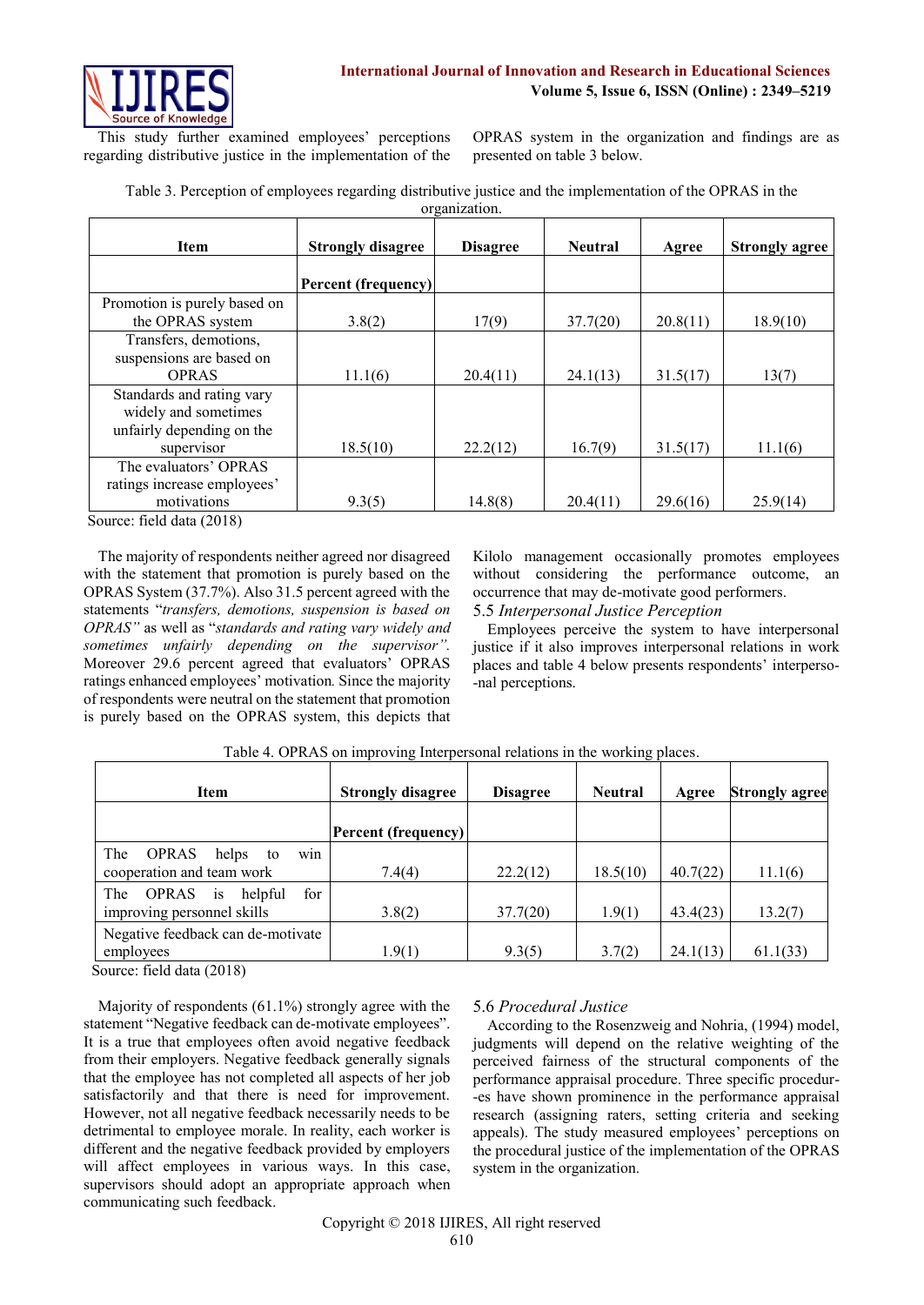

# **International Journal of Innovation and Research in Educational Sciences Volume 5, Issue 6, ISSN (Online) : 2349–5219**

Table 5. Perception of employees towards Procedural justice and the implementation of the OPRAS in the organization.

| Item | Item                                                                                                            | Strongly<br>disagree | <b>Disagree</b> | <b>Neutral</b> | Agree    | Strongly<br>agree | М    | s    | Mdn | Mo             | $\mathbf n$ |
|------|-----------------------------------------------------------------------------------------------------------------|----------------------|-----------------|----------------|----------|-------------------|------|------|-----|----------------|-------------|
| No.  |                                                                                                                 |                      |                 |                |          |                   |      |      |     |                |             |
| a)   | The OPRAS rating<br>procedures are done<br>periodically                                                         | 0(0)                 | 11.1(6)         | 13(7)          | 40.7(22) | 35.2(19)          | 4    | 0.97 | 4   |                | 54          |
| b)   | The OPRAS system is<br>periodically reviewed and<br>changed to insure its<br>effectives                         | 15.1(8)              | 9.4(5)          | 45.3(24)       | 15.1(8)  | 15.1(8)           | 3.06 | 1.22 | 3   | 3              | 53          |
| c)   | The supervisor's personal<br>values and bias can<br>replace organisational<br>stds in the evaluation<br>process | 16.7(9)              | 18.5(10)        | 9.3(5)         | 35.2(19) | 20.4(11)          | 3.24 | 1.41 | 4   | $\overline{4}$ | 54          |
| d)   | <b>OPRAS</b> procedures<br>demands too much time<br>and efforts from<br>supervisors                             | 33.3(18)             | 9.3(5)          | 14.8(8)        | 38.9(21) | 3.7(2)            | 2.7  | 1.38 | 3.  | 4              | 54          |

aLikert items: 1 to 5 strongly disagree-/strongly agree. Higher scores reflect stronger agreement to the statement. Frequencies of respondents are in parenthesis

M=Mean, S=Standard Deviation, Mdn=Median and Mo=Mode

Four statements were posed to establish respondents' perceptions regarding procedural justice, and satisfaction with the implementation of the system in the organization and findings are as presented on Table 5. The majority of respondents agreed with the statement that: The OPRAS rating procedures are done periodically (40.%) and more than 45% of respondents neither agreed nor disagreed with the statement that OPRAS system is periodically reviewed

and changed to ensure its effectiveness. High mode and median scores reflect a stronger agreement with the statement.

## 5.7 *Benefits of OPRAS*

Respondents were asked to indicate their level of agreement with the seven statements measuring the benefits of OPRAS and findings are as presented on Table 6 below.

| <b>Item</b>                                                                 | <b>Strongly disagree</b>   | <b>Disagree</b> | <b>Neutral</b> | Agree        | <b>Strongly agree</b> |
|-----------------------------------------------------------------------------|----------------------------|-----------------|----------------|--------------|-----------------------|
|                                                                             | <b>Percent (frequency)</b> |                 |                |              |                       |
| OPRAS system keeps record of the<br>major achievements and failures of work | 11.3<br>(6)                | 17<br>(9)       | 18.9<br>(10)   | 28.3<br>(15) | 24.5<br>(13)          |
| <b>OPRAS</b> helps to identify the strengths<br>and weaknesses of employees | 3.8<br>(2)                 | 9.4<br>(5)      | 13.2<br>(7)    | 50.9<br>(27) | 22.6<br>(12)          |
| OPRAS helps to identify training needs<br>and organizational development    | 1.9<br>(1)                 | 20.4<br>(11)    | 16.7<br>(9)    | 40.7<br>(22) | 20.4<br>(11)          |
| OPRAS is important for improving<br>performance                             | $\Omega$<br>(0)            | 16.7<br>(9)     | 13<br>(7)      | 42.6<br>(23) | 27.8<br>(15)          |
| The OPRAS system is needed in<br>organization                               | 0(0)                       | 3.7(2)          | 1.9(1)         | 63(34)       | 31.5(17)              |
| OPRAS is helps the management in<br>providing employee counseling           | 1.9(1)                     | 16.7(9)         | 18.5(10)       | 35.2(19)     | 27.8(15)              |
| The desired target of the organization is<br>achieved through the OPRAS     | 14.8(8)                    | 16.7(9)         | 18.5(10)       | 37(20)       | 13(7)                 |

Table 6. Employees' perception on OPRAS benefits.

Findings revealed that more that 50 percent agreed with the statement that the OPRAS System keeps record of the major achievements and failures of work. Further still, 63 percent agreed that the OPRAS system is needed in the Organization. Also 42.6 percent of respondents agreed that OPRAS is important for improving performance, whereas 40.7 percent agreed with the statement that OPRAS helps to identify training needs and organizational development.

# 5.8 *Employee's Satisfaction with OPRAS Implementation*

The relationship between supervisor-employee and job satisfaction is remarkably complex and entails numerous determining differences. It is argued that an affable relationship between supervisor and employee leads to job satisfaction. The researcher posed two questions requiring respondents to state their level of agreement/disagreement

# Copyright © 2018 IJIRES, All right reserved